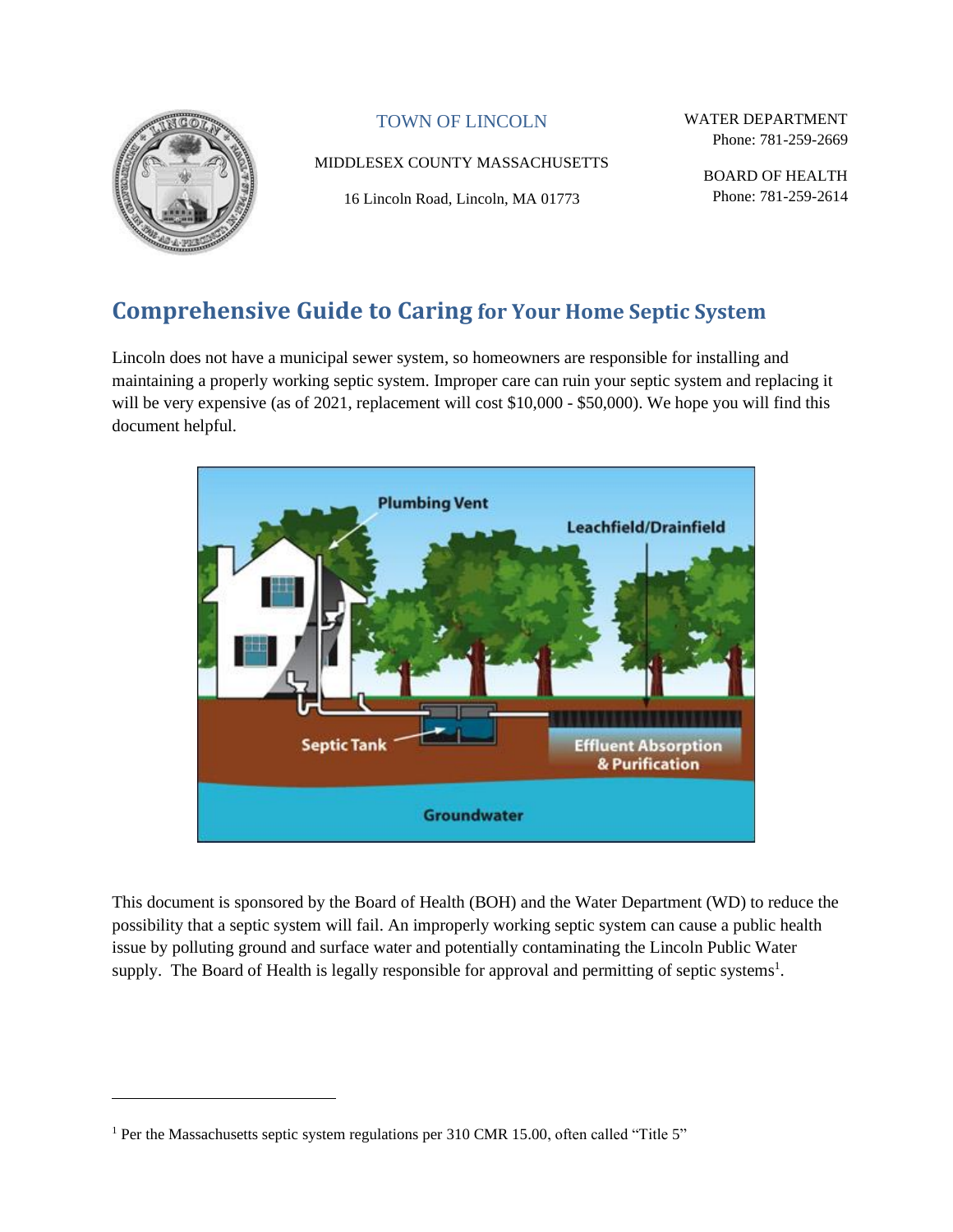### **Important Facts About Septic Systems**



- Septic systems do not get rid of the solid part of the waste, they only cleanse the liquid. The solid material must be pumped from the septic tank periodically and disposed elsewhere.
- Septic systems are living biological systems that depend on bacteria to process and cleanse the waste. You do not want to poison your friendly bacteria (more on that later).
- The final step in the process occurs in the leaching field. The liquid passes slowly through the soil and is cleansed by filtration and bacterial processes before it reaches the ground water. You do not want to clog up the pores in the leaching field so the water no longer moves through the soil (more on that later, also).
- Reducing water use improves septic system operation.

### **How often should I pump my septic tank?**

- Pumping every 3-5 years is usually sufficient; after several pumpings, your pumping contractor can advise on frequency for your system. We recommend against garbage disposals. If you have and use one, pump every year.<sup>2</sup>
- Always hire pumpers and contractors licensed by the Lincoln BOH (a list is available from the BOH office.) Be sure to retain a paid receipt from the pumper detailing the work (gallons pumped, the date, the charges, and any other pertinent results). The pumper also sends a copy of this report to the Lincoln Board of Health.

<sup>&</sup>lt;sup>2</sup> Local Lincoln ordinances require that septic systems serving garbage disposals have leaching fields 150% more than required by state regulation (Title 5). Avoiding the extra capacity requires a deed restriction that current and future owners may not connect a garbage disposal.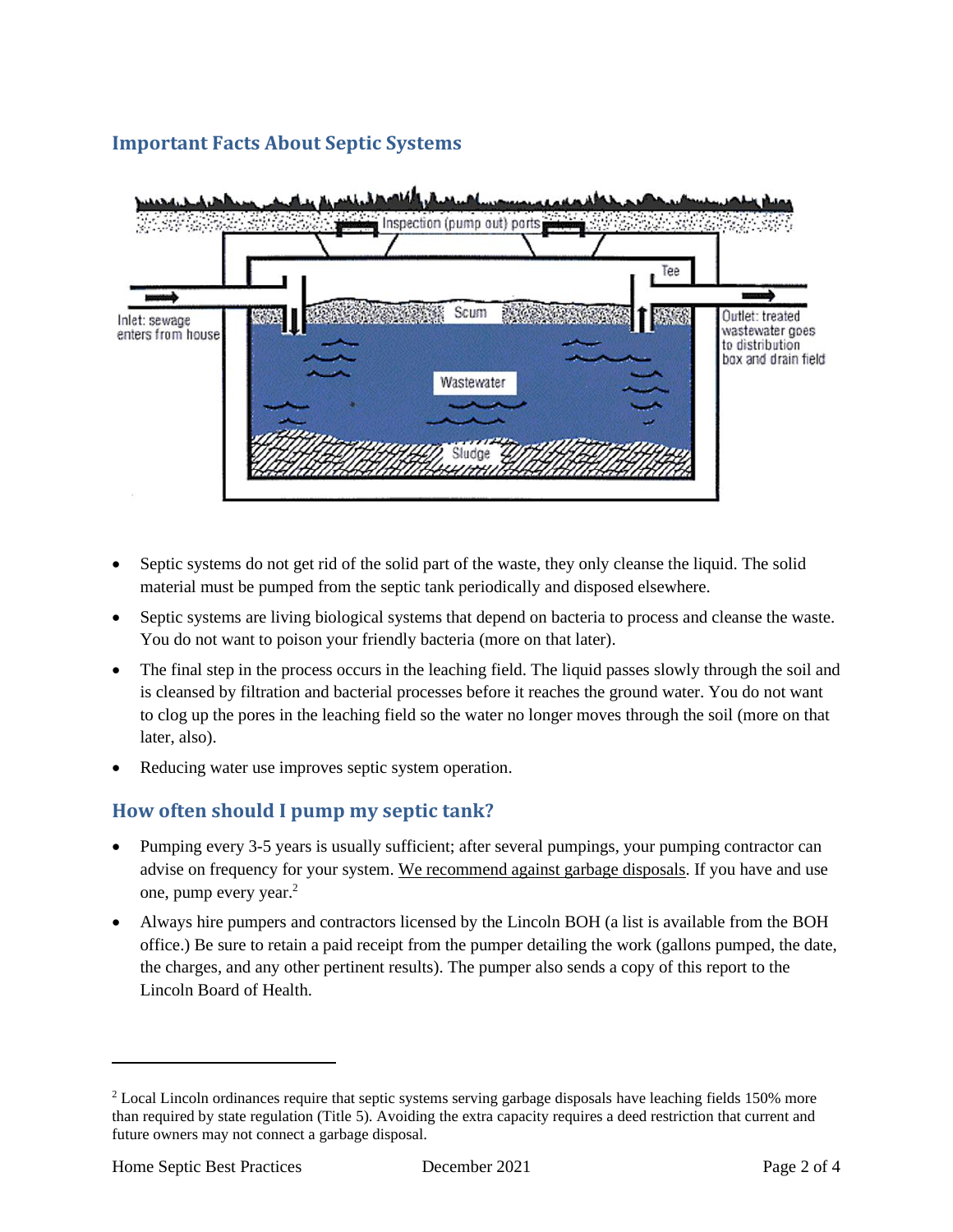### **What happens if I don't pump my septic tank often enough?**

- An overly full septic tank can cause septage to back up into the house or destroy the leaching field, with a substantial cost to you in either case. Septage backup can require moving out of your house while the septage spill is remediated. Septage overflow into the leaching field clogs its pores potentially requiring its replacement.
- Since a failed leaching field no longer cleans the effluent sufficiently, the leachate may contaminate streams, ponds, and aquifers in the area, including the public drinking water if your property is in the protected zones. To find out if your property is in a protected zone, you can see maps showing protected areas at the Conservation Office at Town Offices or on line at the Water Department website:

[http://www.lincolntown.org/DocumentCenter/View/947/2021-ZoneIIIWatershed\\_TowerRdWell?bidId=](http://www.lincolntown.org/DocumentCenter/View/947/2021-ZoneIIIWatershed_TowerRdWell?bidId) [http://www.lincolntown.org/DocumentCenter/View/948/2021-](http://www.lincolntown.org/DocumentCenter/View/948/2021-FlintsPondSurfaceWaterProtectionMap?bidId) [FlintsPondSurfaceWaterProtectionMap?bidId=](http://www.lincolntown.org/DocumentCenter/View/948/2021-FlintsPondSurfaceWaterProtectionMap?bidId)

## **What should I NOT put down the drain or into the toilet?**

- Any paper other than toilet paper. No baby wipes even if it says "flushable." No paper towels or even facial tissue, which are designed to stay strong when wet. Even thick puffy toilet paper can cause problems. See the "Toilet Paper Test"  $\rightarrow$
- Oil-based paint or paint solvents, gasoline, oil, pesticides, antifreeze, etc. Save them for proper disposal on the Town's Hazardous Waste Days:

[http://www.lincolntown.org/DocumentCenter/View/27625/Hazard](http://www.lincolntown.org/DocumentCenter/View/27625/Hazardous-Waste-Municipal-Calendar) [ous-Waste-Municipal-Calendar](http://www.lincolntown.org/DocumentCenter/View/27625/Hazardous-Waste-Municipal-Calendar)

- Latex paint: try to minimize latex paint brush-cleaning wash water. Dry excess paint in the can or on newspapers and discard with the regular trash.
- Joint compound from dry wall projects: it has insoluble elements.
- Grease and oil from cooking, which combine with soap to make an insoluble sludge. Instead pour them into a container filled with absorbent paper and discard with the trash.
- Strong chemicals, petroleum products, or household disinfectants that may kill the good bacteria or get into the ground water. Choose household cleaners that are labeled biodegradable, phosphate-free, and environmentally friendly. Cleaners with citrus, vegetable, pine oil or seed-based components listed as the primary active ingredients are good choices.
- General trash: cigarette butts, dental floss, condoms, women's sanitary products, disposable diapers, cat litter. If it doesn't dissolve in water, don't flush it.